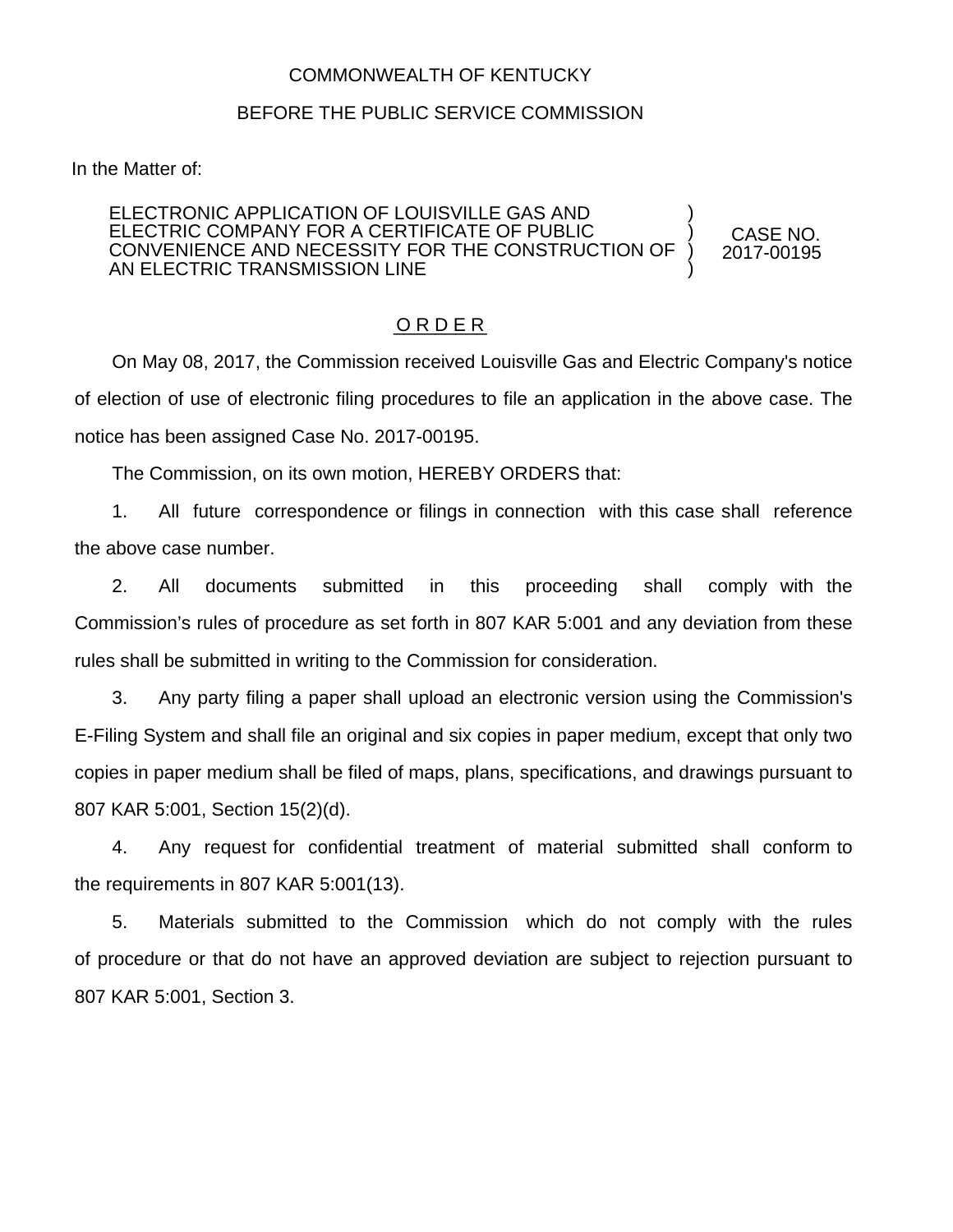By the Commission

ENTERED MAY 09 2017

KENTUCKY PUBLIC SERVICE COMMISSION

ATTEST:

alina R. Mathews

Executive Director

Case No. 2017-00195